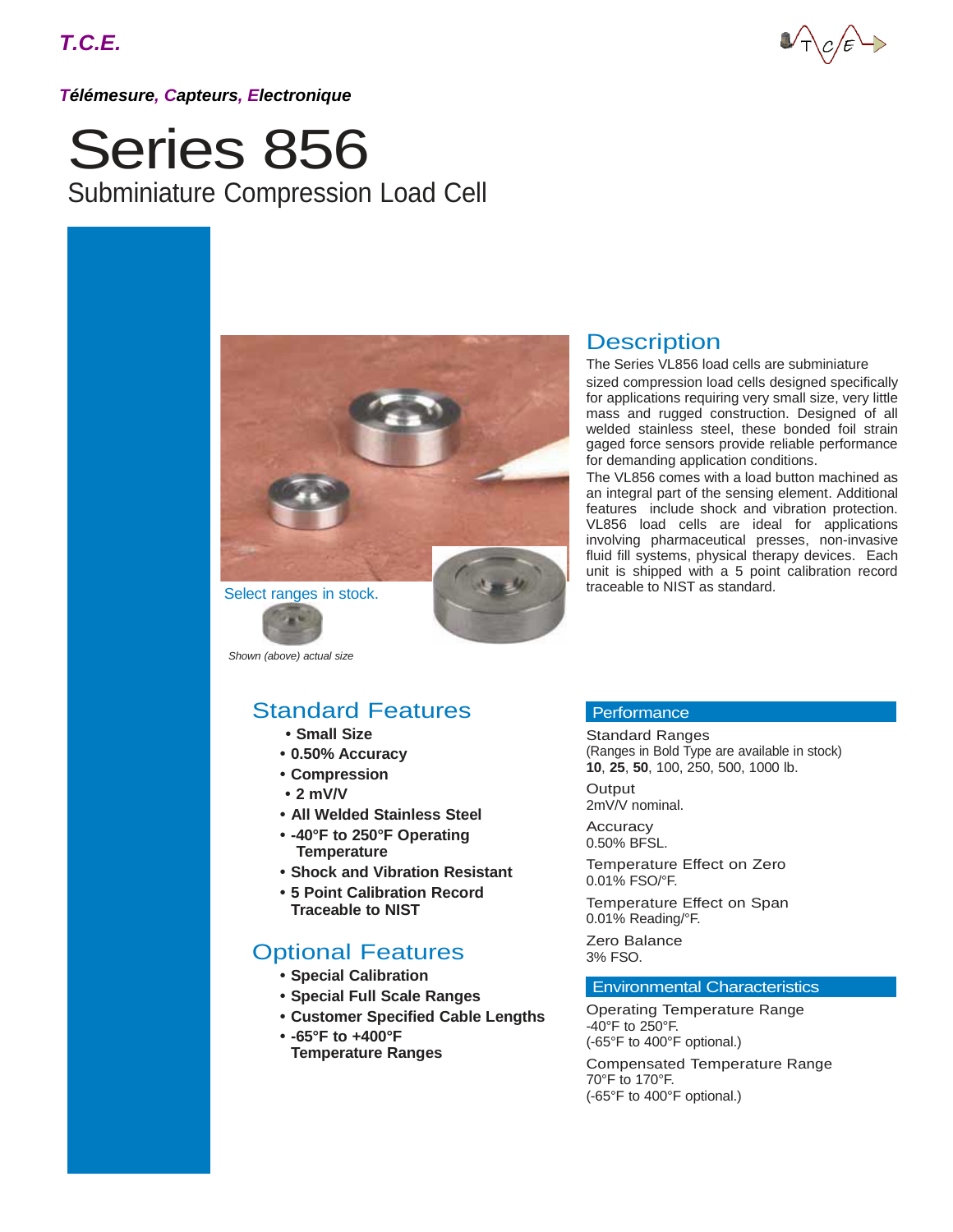

## Series 856 **Specifications**

### *Baseline Configuration Specs Represented. Modifications Encouraged - See Below Custom Designs Available*



| Capacity (lbs.) | ØD   | ØC.  | н    | S    |
|-----------------|------|------|------|------|
| 10, 25, 50      | 0.38 | 0.08 | 0.13 | 0.02 |
| 100, 250        | 0.50 | 0.13 | 0.15 | 0.02 |
| 500, 1000       | 0.75 | 0.28 | 0.25 | 0.02 |

### Mechanical Characteristics

**Static Overload Without damage** 150% FSO. **Calibration** Standard calibration is 5 points (0, 50%, 100%, 50%, 0 of FSO). **Material** Welded stainless steel.

### Electrical Characteristics

### **Bridge Resistance** 350 Ohms nominal. **Excitation** 5 Vdc or Vac. Insulation Resistance

Greater than 5000 megaohms at 50 Vdc. **Electrical Termination** Refer to dimensional drawing (above)

### Electrical Characteristics

| Connector Pins (Standard) |        |       |        |
|---------------------------|--------|-------|--------|
| RED.                      | +FXF - | GREEN | - SIG  |
| <b>BLACK</b>              | - FXF  | WHITE | $+SIG$ |

Customer specified wiring codes are available.